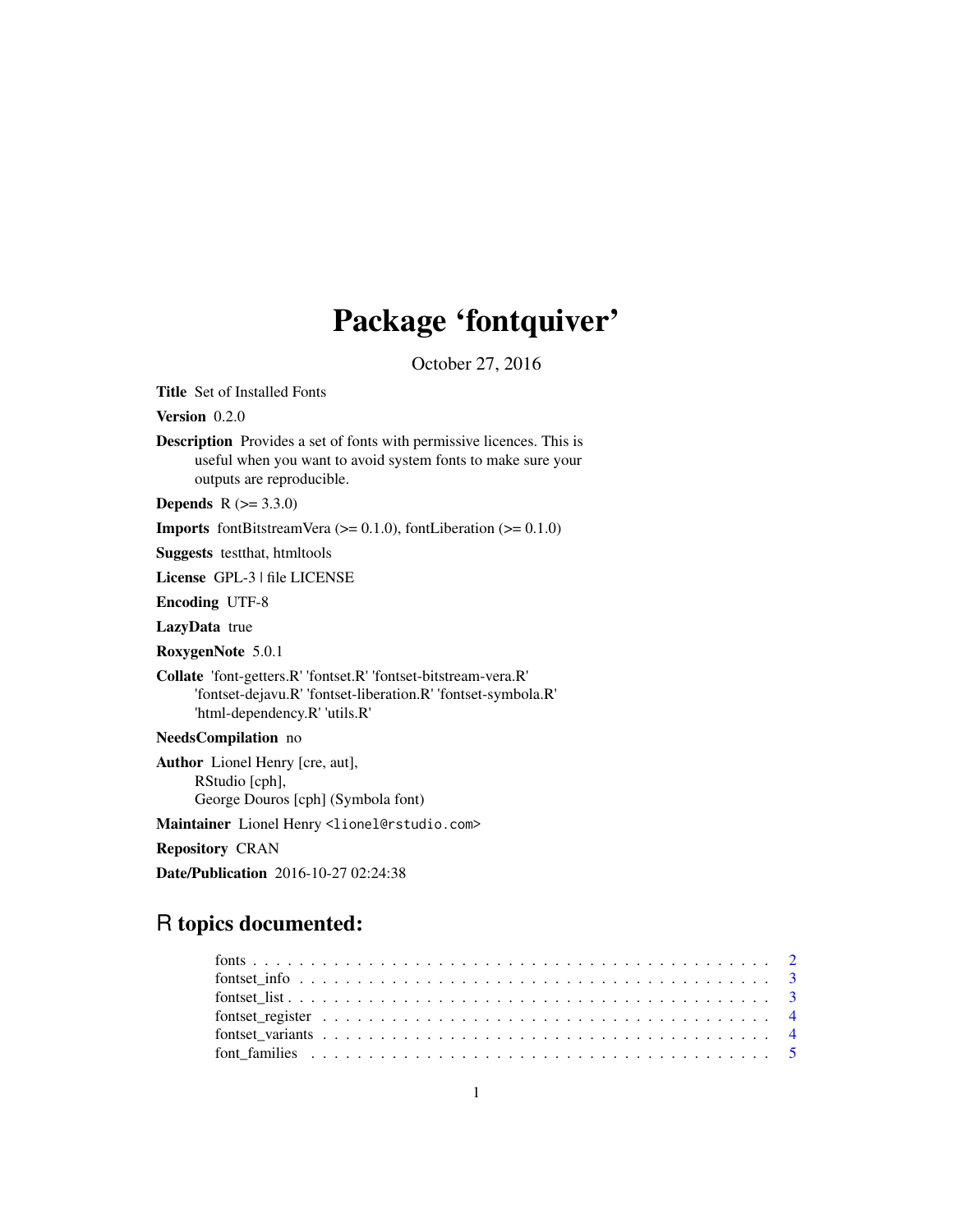#### <span id="page-1-0"></span>2 fonts

| Index |  |
|-------|--|
|       |  |
|       |  |
|       |  |
|       |  |

<span id="page-1-1"></span>fonts *Get elements of a fontset*

# Description

fonts() returns the list of all font objects for a given fontset (a collection of fonts provided by fontquiver, such as Liberation or Bitstream Vera). font() returns one specific font. font\_symbol() extracts the font marked as symbol font, if it exists in the fontset.

# Usage

fonts(fontset)

font(fontset, variant, style)

font\_symbol(fontset = "Symbola")

# Arguments

| fontset | A string giving the name of a set of fonts (e.g. "Liberation" or"Bitstream Vera").<br>Use fontset_list() to obtain the list of fontsets registered in your session. |
|---------|---------------------------------------------------------------------------------------------------------------------------------------------------------------------|
| variant | Font variant, as per Fontconfig's nomenclature. Use fontset_variants() to<br>find out which variants are available for a fontset.                                   |
| style   | Font style, as per Fontconfig's nomenclature. Use fontset_styles() to find<br>out which variants are available for a fontset.                                       |

# Examples

```
font("Bitstream Vera", "Sans", "Roman")
f <- fonts("Liberation")
```
str(f, 1)

font\_symbol("Symbola")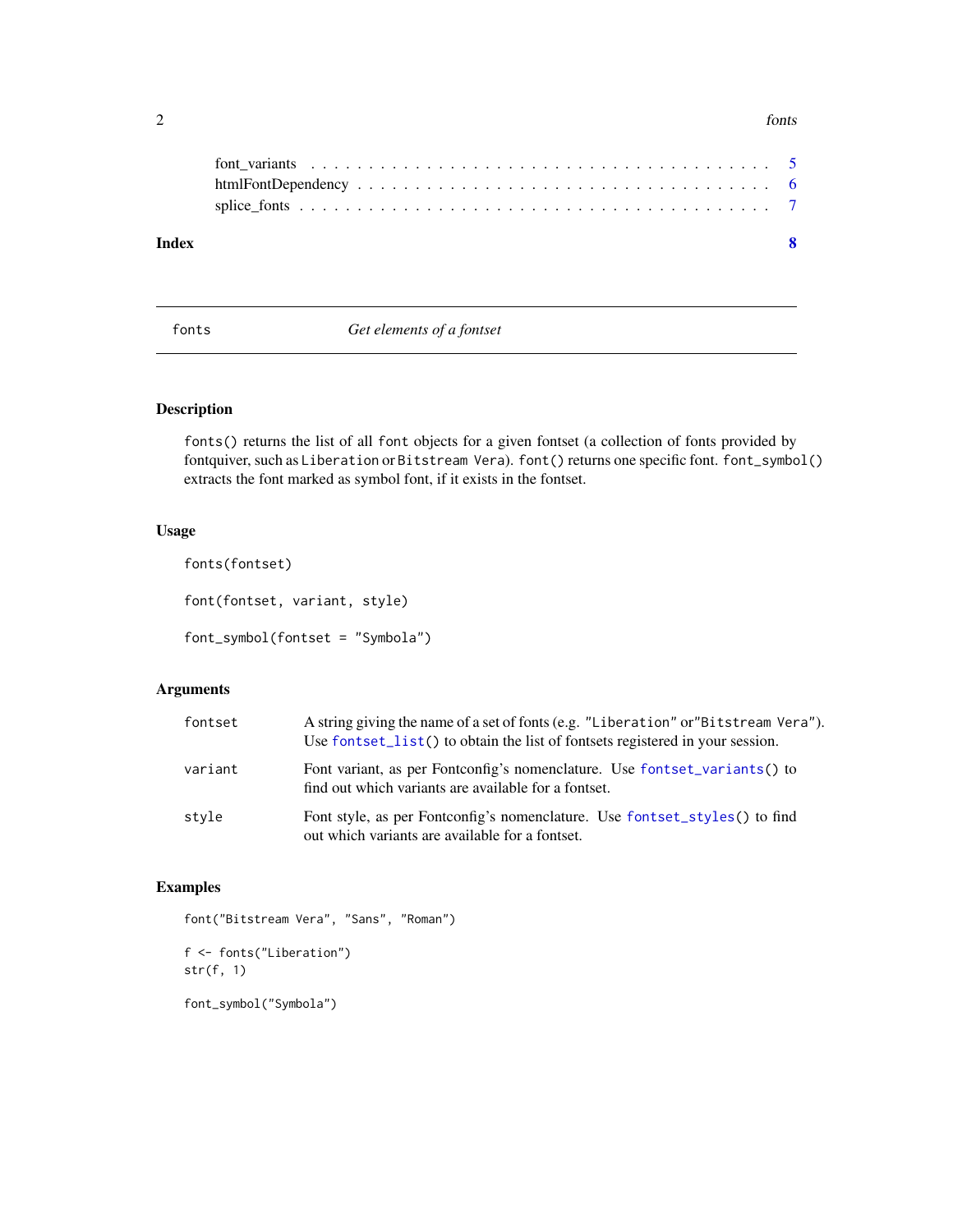<span id="page-2-0"></span>fontset\_info *Fontset metadata*

#### Description

This returns a data frame containing metadata about fonts. The columns "variant" and "style" correspond to the properties of the font as reported by fontconfig. The columns "family", "italic" and "bold" provide information in terms of R nomenclature of fonts. The column "base" gives the base filename of the font. See [fontset\\_list\(](#page-2-1)) to obtain a list of available fontsets.

#### Usage

```
fontset_info(fontset)
```
#### Arguments

fontset A string giving the name of a set of fonts (e.g. "Liberation" or"Bitstream Vera"). Use [fontset\\_list\(](#page-2-1)) to obtain the list of fontsets registered in your session.

# See Also

[fontset\\_list\(](#page-2-1)), [font\\_families\(](#page-4-1)), [font\\_variants\(](#page-4-2))

<span id="page-2-1"></span>fontset\_list *Get list of all registered fonts*

# Description

Get list of all registered fonts

# Usage

fontset\_list()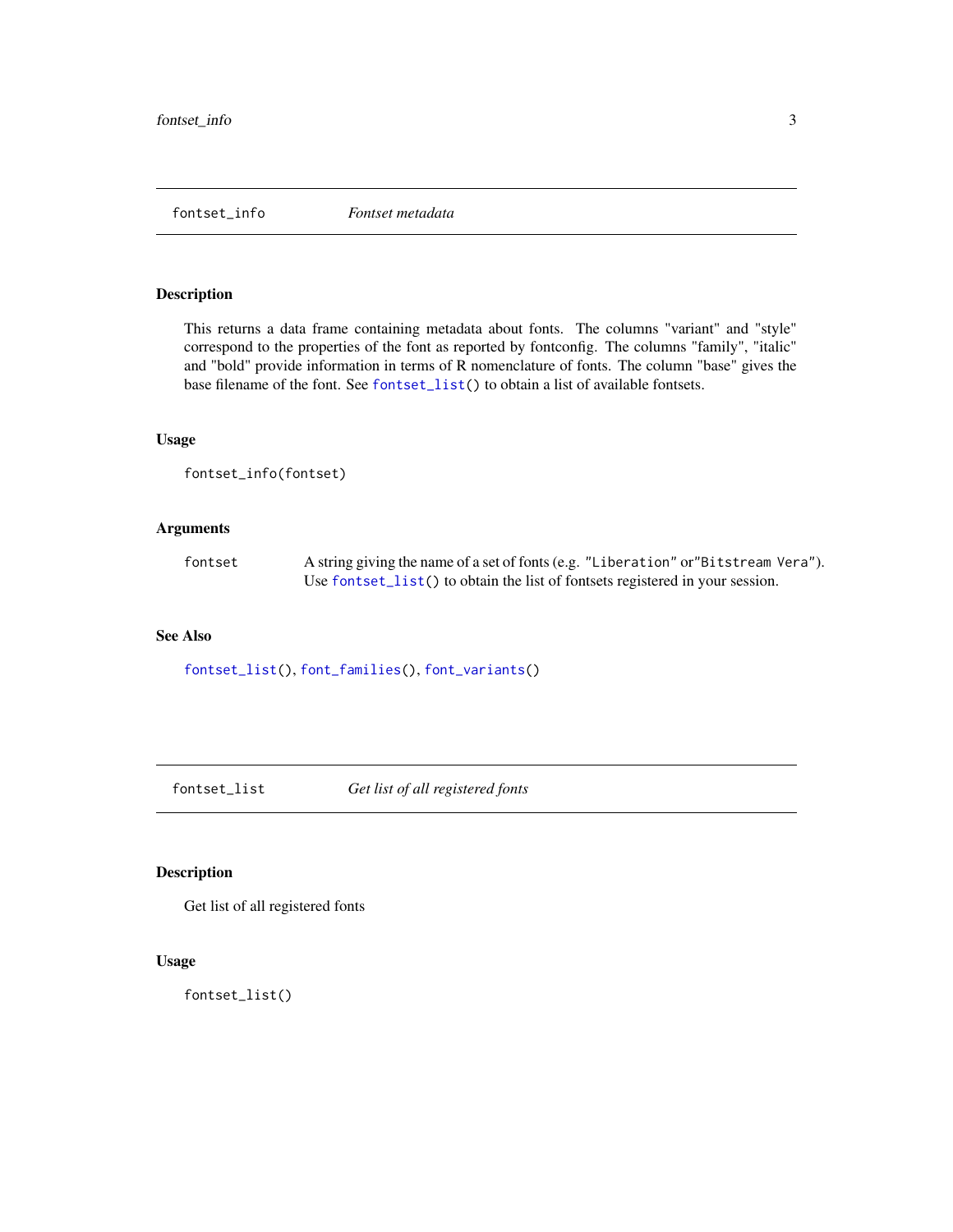<span id="page-3-0"></span>fontset\_register *Register a font to fontquiver*

# Description

Register a font to fontquiver

### Usage

fontset\_register(fontset, getter, files)

# Arguments

| fontset | Name of the font set.                       |
|---------|---------------------------------------------|
| getter  | Constructor of font objects.                |
| files   | Data structure containing font information. |

<span id="page-3-1"></span>fontset\_variants *Fontset variants and styles*

# <span id="page-3-2"></span>Description

These functions return the variants and the styles available for a given fontset.

# Usage

```
fontset_variants(fontset)
```
fontset\_styles(fontset, variant)

# Arguments

| fontset | A string giving the name of a set of fonts (e.g. "Liberation" or "Bitstream Vera").<br>Use fontset_list() to obtain the list of fontsets registered in your session. |
|---------|----------------------------------------------------------------------------------------------------------------------------------------------------------------------|
| variant | Font variant, as per Fontconfig's nomenclature. Use fontset_variants() to<br>find out which variants are available for a fontset.                                    |

# Examples

```
fontset_variants("Liberation")
fontset_styles("Bitstream Vera", "Sans Mono")
```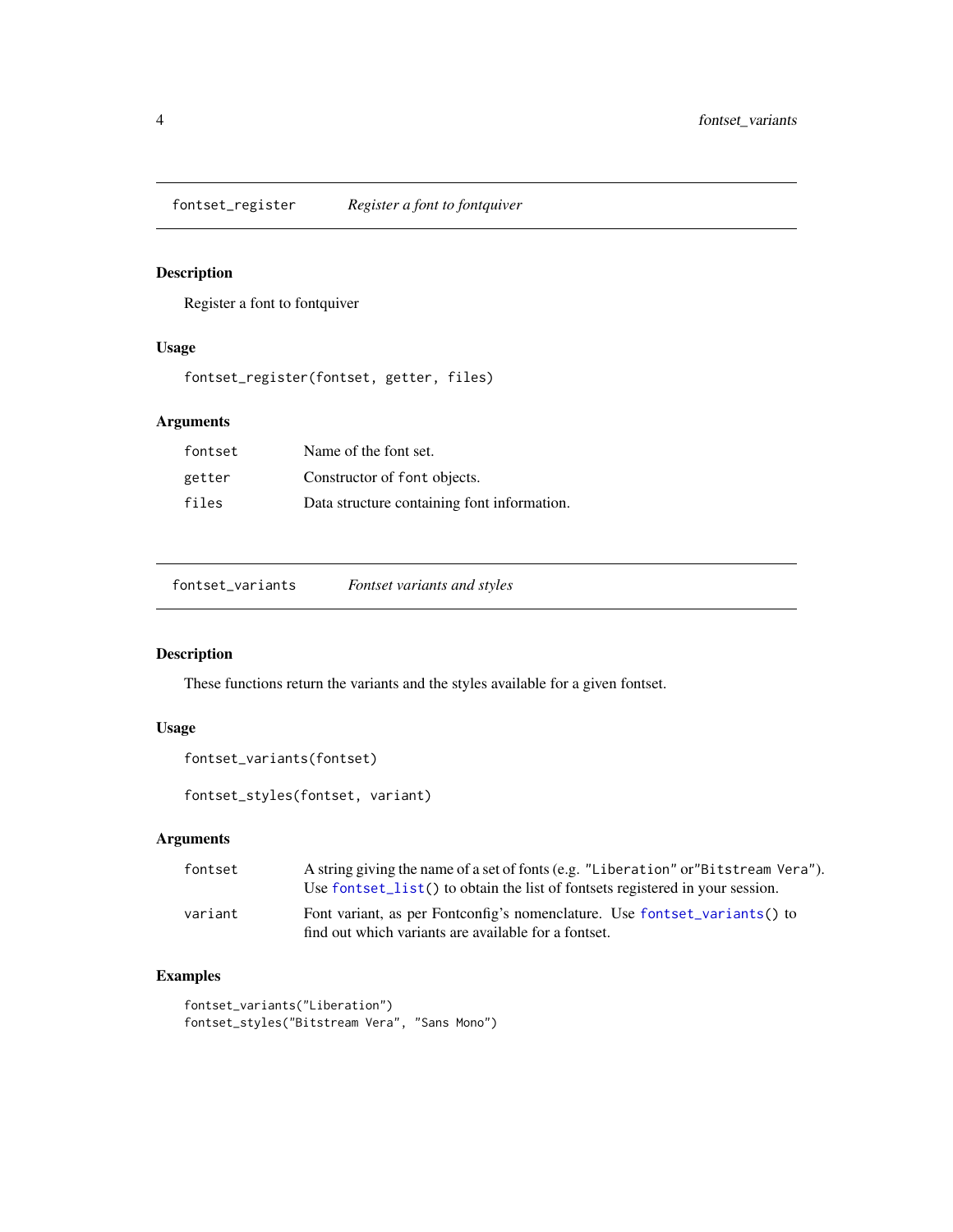<span id="page-4-1"></span><span id="page-4-0"></span>

#### <span id="page-4-4"></span>Description

Returns families or faces as font files for a given font set. The files are organised by R nomenclature of families ("sans", "serif", "mono", and "symbol") and faces ("plain", "italic", "bold", and "bolditalic"). When a font does not have a combination, NA is reported.

#### Usage

```
font_families(fontset)
```

```
font_faces(fontset, family = c("sans", "serif", "mono", "symbol"))
```
#### Arguments

| fontset | A string giving the name of a set of fonts (e.g. "Liberation" or "Bitstream Vera").<br>Use fontset list() to obtain the list of fontsets registered in your session. |
|---------|----------------------------------------------------------------------------------------------------------------------------------------------------------------------|
| family  | One of "sans", "serif", "mono" or "symbol".                                                                                                                          |

### Details

Note that the fonts returned by font\_faces() and [font\\_families\(](#page-4-1)) are constrained by R's nomenclature of fonts and are thus a subset of those returned by [font\\_variants\(](#page-4-2)) and [font\\_styles\(](#page-4-3)).

#### See Also

[font\\_variants\(](#page-4-2)), [fonts\(](#page-1-1))

#### Examples

```
font_families("Bitstream Vera")$mono$bold
font_faces("Bitstream Vera", "mono")
```
<span id="page-4-2"></span>font\_variants *Font variants*

# <span id="page-4-3"></span>Description

font\_variants() returns a tree of fonts organised as per fontconfig's nomenclature. The first level contains variants of a font and the second level contains font styles.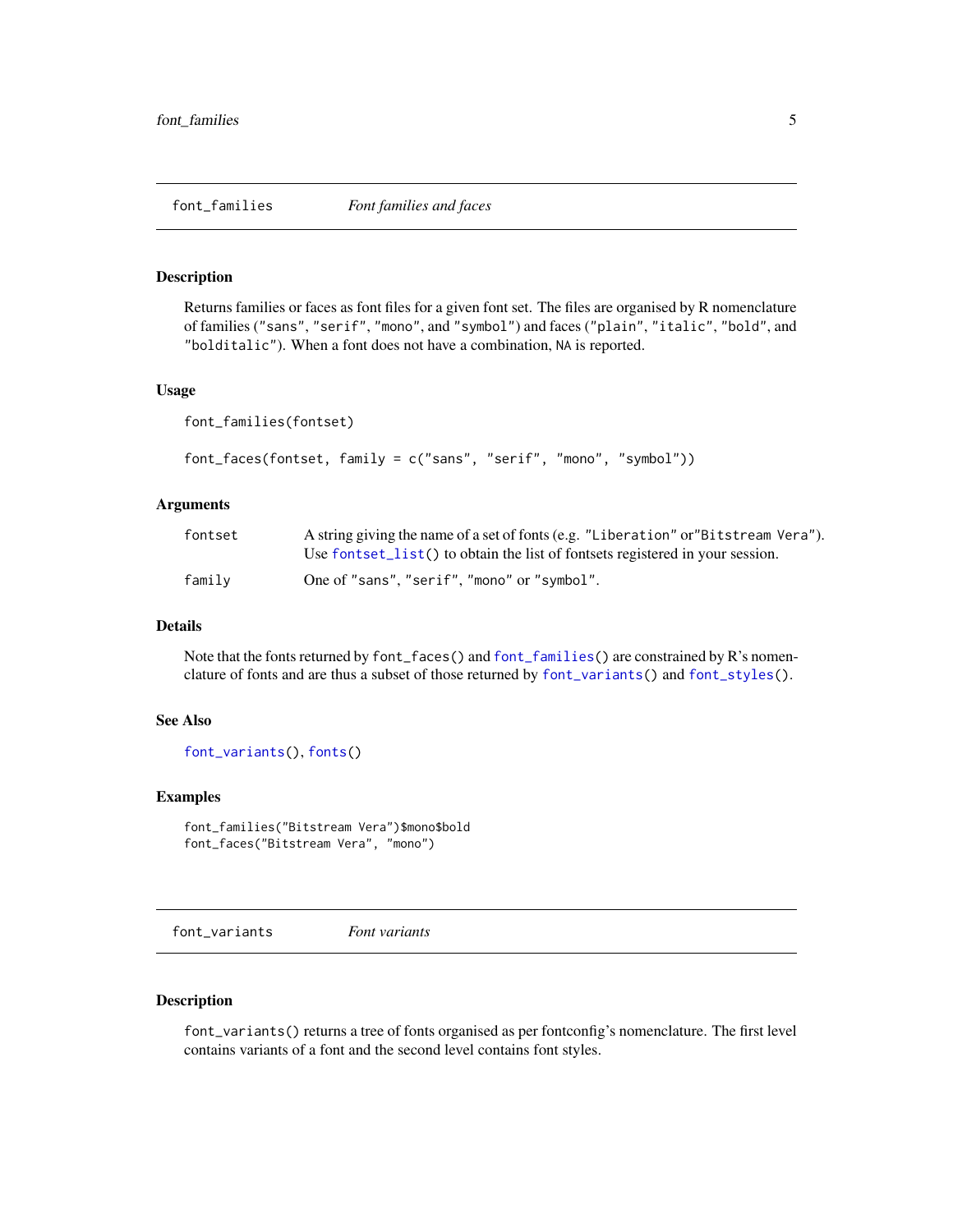#### <span id="page-5-0"></span>Usage

font\_variants(fontset)

font\_styles(fontset, variant)

#### Arguments

| fontset | A string giving the name of a set of fonts (e.g. "Liberation" or "Bitstream Vera").<br>Use fontset_list() to obtain the list of fontsets registered in your session. |
|---------|----------------------------------------------------------------------------------------------------------------------------------------------------------------------|
| variant | Font variant, as per Fontconfig's nomenclature. Use fontset_variants() to<br>find out which variants are available for a fontset.                                    |

#### Details

See also [font\\_families\(](#page-4-1)) and [font\\_faces\(](#page-4-4)) for similar collections organised according to R nomenclature of fonts. Note that variants and styles are a super set of R families and faces and may contain more fonts.

# See Also

[font\\_families\(](#page-4-1)), [fonts\(](#page-1-1))

# Examples

```
font_variants("Bitstream Vera")
font_variants("Bitstream Vera")$Sans$Oblique
font_styles("Bitstream Vera", "Sans")
```
htmlFontDependency *Include font as CSS dependency*

#### Description

Include font as CSS dependency

# Usage

```
htmlFontDependency(...)
```
#### Arguments

... Fonts or collections of fonts. See [font\\_families\(](#page-4-1)) and [font\\_variants\(](#page-4-2)) for creating collections of fonts. You can also supply lists of individual fonts as returned by [fonts\(](#page-1-1)).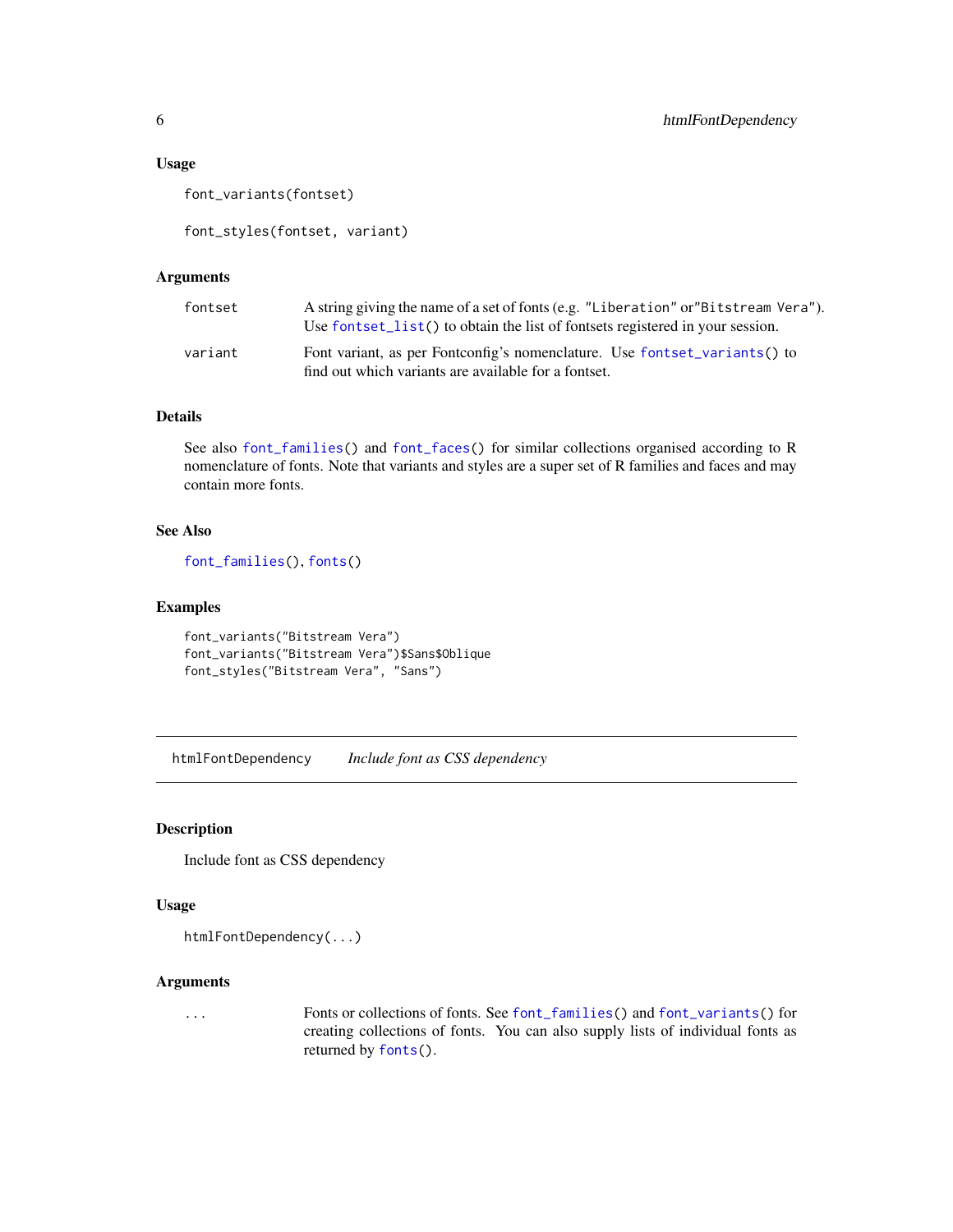# <span id="page-6-0"></span>splice\_fonts 7

#### Examples

```
# Create an htmlDependency object:
dep <- htmlFontDependency(font_families("Bitstream Vera"))
# Use the fonts in your dependent css or html files. For example:
# body {
# font-family: 'Bitstream Vera Sans Mono', courier;
# }
```
splice\_fonts *Splice fonts and font collections*

#### Description

splice\_fonts() Reduces its arguments to a flat list. It accepts indinstinctly font objects, lists of font objects (obtained with [fonts\(](#page-1-1))), or collections of fonts produced by [font\\_variants\(](#page-4-2)) or [font\\_families\(](#page-4-1)). Duplicate fonts are removed from the result.

# Usage

```
splice_fonts(...)
```
#### Arguments

... Fonts or collections of fonts. See [font\\_families\(](#page-4-1)) and [font\\_variants\(](#page-4-2)) for creating collections of fonts. You can also supply lists of individual fonts as returned by [fonts\(](#page-1-1)).

# Examples

splice\_fonts(font("Bitstream Vera", "Sans", "Oblique"), font\_faces("Bitstream Vera", "mono"))